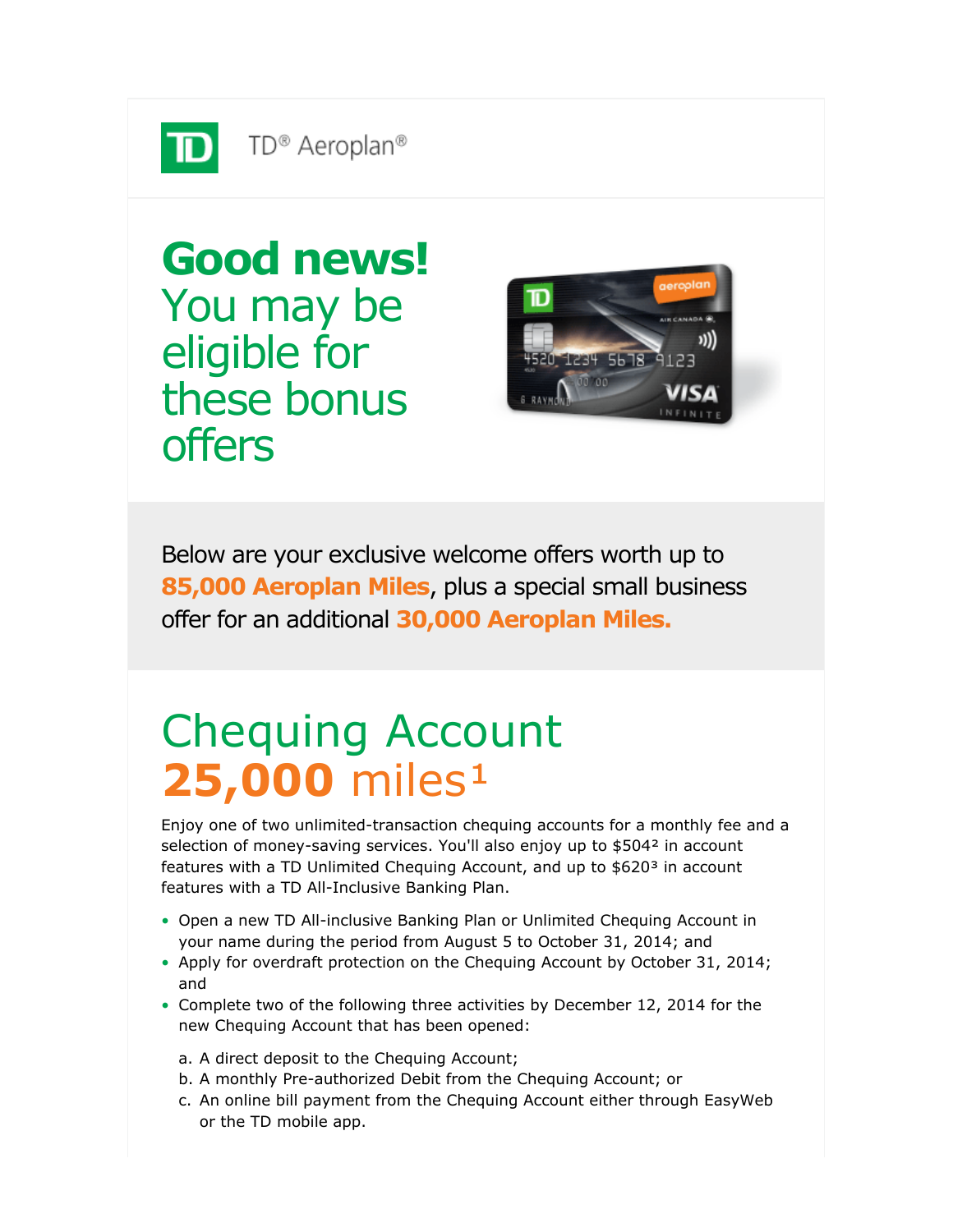$1$  To receive this 25,000 Bonus Aeroplan Miles Offer (the "Chequing 25,000 Miles Offer"), you must:

1. Be the recipient of this offer and the Primary Cardholder of a TD Aeroplan Credit Card Account ("Credit Card Account") whose Aeroplan Membership Number associated with the Credit Card Account qualified for this offer;

2. Open a new TD All-inclusive Banking Plan or Unlimited Chequing Account in your name during the period from August 5 to October 31, 2014;

3. Apply for overdraft protection on the Chequing Account by October 31, 2014;

4. Complete two of the following three activities by December 12, 2014 for the new Chequing Account that has been opened:

a. A direct deposit to the Chequing Account;

- b. A monthly Pre-authorized Debit from the Chequing Account; or
- c. An online bill payment from the Chequing Account either through EasyWeb or the TD mobile app; and
- 5. Have your Credit Card Account and Chequing Account open and in good standing when you fulfill the above conditions.

Pre-Authorized Debits are ANY automated debits being completed through the account, with the exception of Simply Save and Personal Transfer Service. The direct deposit must be regular (weekly, biweekly, monthly or twice per month) – quarterly or annual Direct Deposits do not qualify. Whether or not a recurring direct deposit (for example from an employer or pension provider) is an acceptable form of direct deposit for this Chequing 25,000 Miles Offer is subject to our approval. Primary Cardholders who have an existing Chequing Account or had one that was closed after June 15, 2014 are not eligible for the Chequing 25,000 Miles Offer. The Primary Cardholder who opens a new Chequing Account must be of the age of majority or older in their province or territory of residence to receive the Chequing 25,000 Miles Offer. There is a limit of one Chequing 25,000 Miles Offer per Aeroplan account per Primary Cardholder. We reserve the right to limit the number of Chequing 25,000 Miles Offers awarded to any customer. The 25,000 miles will be awarded to the Aeroplan account associated with your Credit Card Account no later than January 16, 2015, provided all qualifying conditions for the Chequing 25,000 Miles Offer are completed. The Chequing 25,000 Miles Offer can be changed, extended or withdrawn at any time by us and cannot be used in conjunction with any other offer (except for the other offers on this site). This offer is not transferable.

<sup>2</sup> For the TD Unlimited Chequing Account the approximate annual value of banking features is as follows: 42 transactions a month at  $$1.00$  each for one year ( $$42x12 =$ \$504)= \$504 annual value of features.

<sup>3</sup> For the TD All-Inclusive Banking Plan the approximate annual value of banking features is as follows: 29 transactions a month at  $$1.00$  each for one year ( $29x12=$348$ ) plus one free cheque order (annual fee average \$47), free U.S. Dollar Borderless Plan with TD U.S. Dollar Visa Card (\$4.95x12=\$59.40 plus \$39), plus 1 draft (\$7.50), 1 cheque certification (\$10), 1 small safety deposit box (\$60), 1 TDW self-directed RSP/RIF Discount (\$25), and plus bonus interest on one \$10,000 GIC for one year of \$25. Total annual value of features equals \$620.90 (\$348+\$47+\$59.40+\$39+\$7.50+\$10+\$60+\$25+\$25).

### Savings Account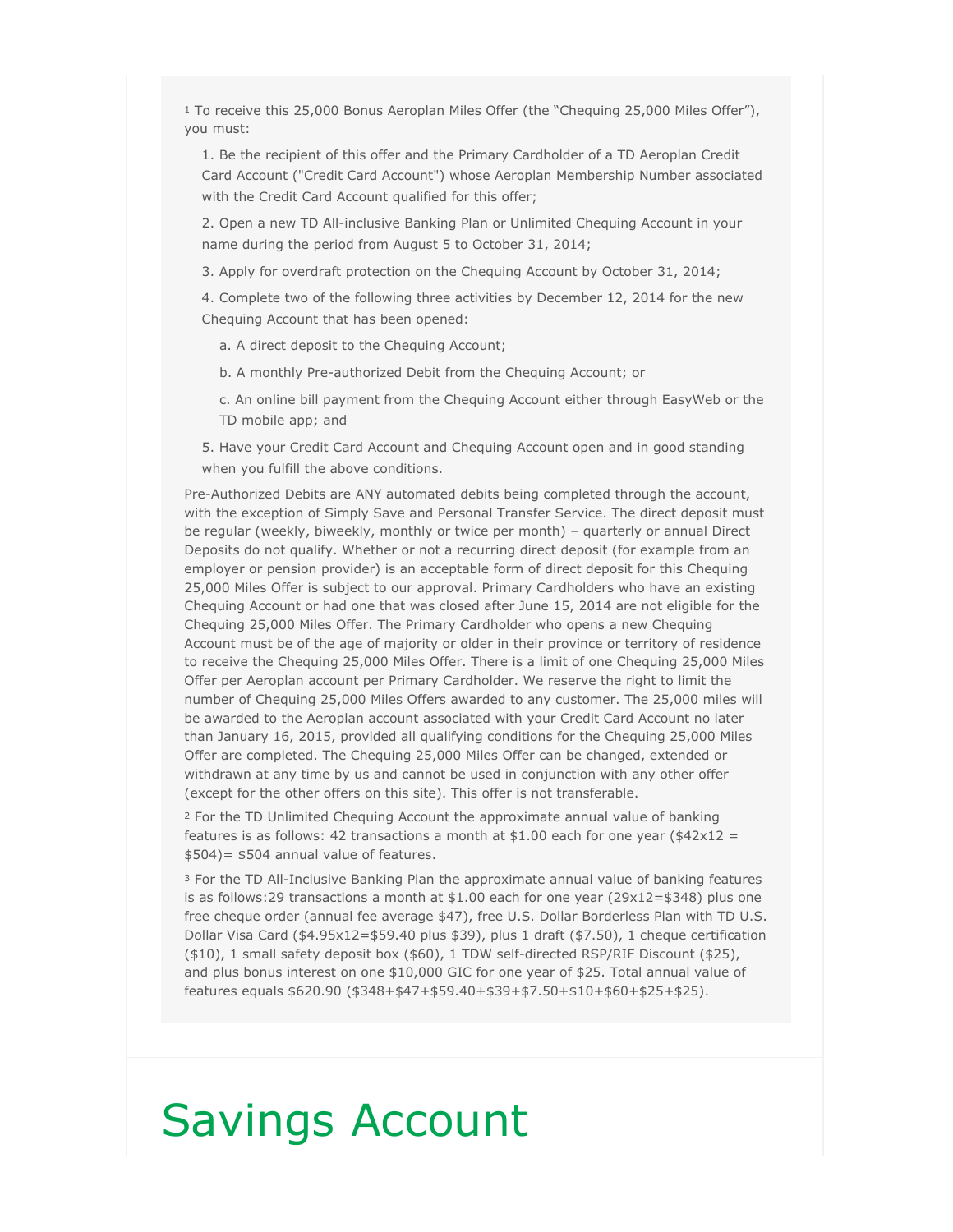# **5,000** miles<sup>1</sup>

Saving money isn't easy, so of course you want your savings to grow as quickly as possible. The TD High Interest Savings Account pays higher interest than most regular savings accounts, and gives you convenient and easy access to your funds.

- Open a new TD High Interest Savings Account ("Savings Account") in your name during the period from August 5 to October 31, 2014;
- Set up a Personal Transfer Service for a minimum amount of \$10.00 by October 31, 2014 for the Savings Account that has been opened and maintain this service between October 31, 2014 and January 31, 2015; and
- Maintain a \$5,000 minimum balance in the Savings Account between November 1, 2014 and January 31, 2015

 $^{\rm 1}$  To receive this 5,000 Bonus Aeroplan Miles Offer (the "Savings 5,000 Miles Offer"), you must:

1. Be a recipient of this offer and the Primary Cardholder of a TD Aeroplan Credit Card Account ("Credit Card Account") whose Aeroplan Membership Number associated with the Credit Card Account qualified for this offer;

2. Open a new TD High Interest Savings Account ("Savings Account") in your name during the period from August 5 to October 31, 2014;

3. Set up a Personal Transfer Service for a minimum amount of \$10.00 by October 31, 2014 for the Savings Account that has been opened and maintain this service between October 31, 2014 and January 31, 2015;

4. Maintain a \$5,000 minimum balance in the Savings Account between November 1, 2014 and January 31, 2015; and

5. Have your Credit Card Account and Savings Account open and in good standing when you fulfill the above conditions.

Primary Cardholders who have an existing Savings Account or had one that was closed after June 15, 2014 are not eligible for the 5,000 Miles Offer. The Primary Cardholder who opens a Savings Account must be of the age of majority or older in their province or territory of residence to receive the Savings 5,000 Miles Offer. There is a limit of one 5,000 Miles Offer per Aeroplan account per Primary Cardholder. We reserve the right to limit the number of the Savings 5,000 Miles Offers awarded to any customer. 5,000 miles will be awarded to the Aeroplan account associated with your Credit Card Account no later than February 27, 2015, provided all qualifying conditions for the Savings 5,000 Miles Offer are completed. The Savings 5,000 Miles Offer can be changed, extended or withdrawn at any time by us and cannot be used in conjunction with any other offer (except for the other offers on this site). This offer is not transferable.

## Cross-Border Banking **20,000** miles<sup>1</sup>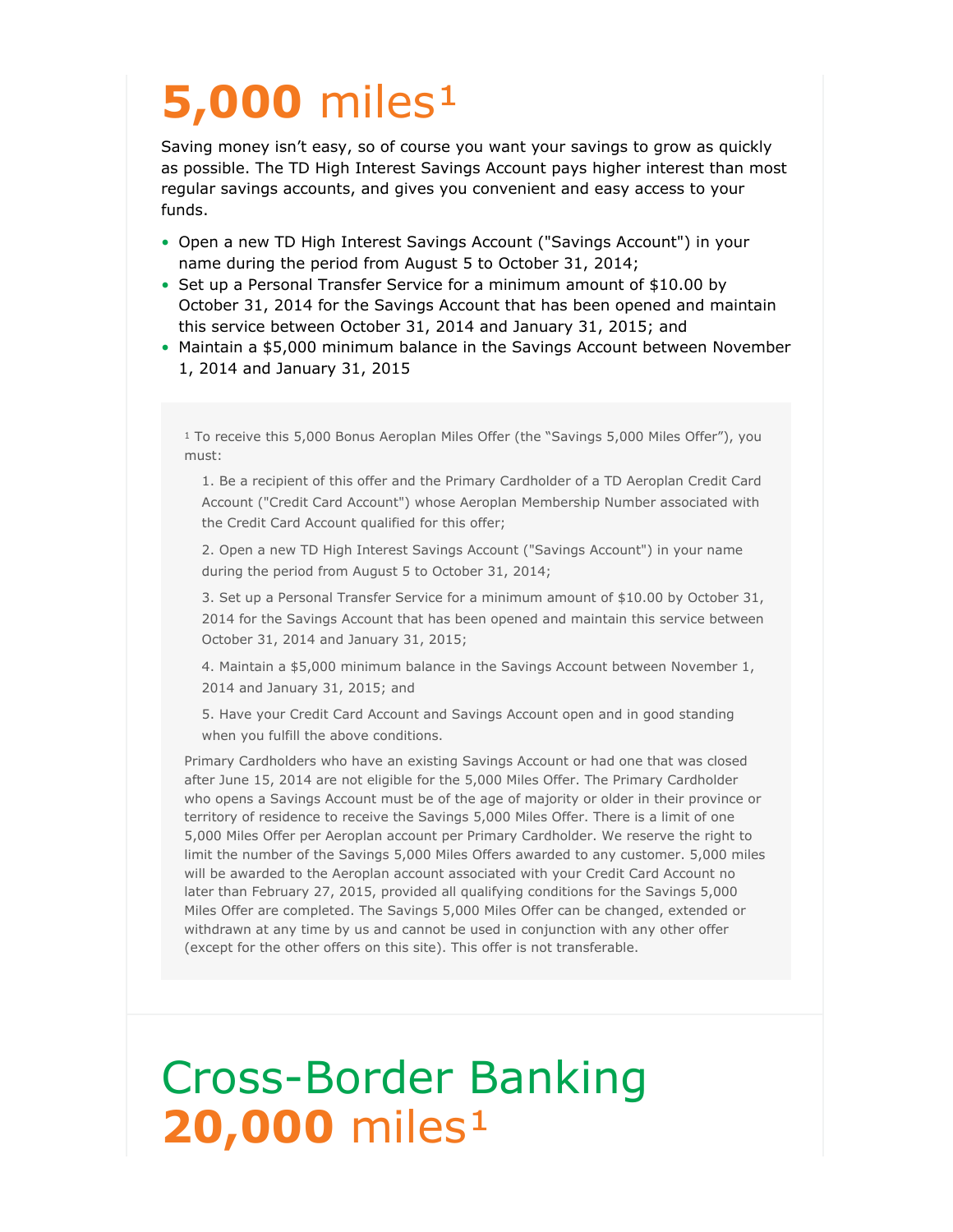When travelling to the U.S. for business, pleasure or a bit of both, you can access your accounts and manage your money as easily as you do at home with TD Cross-Border Banking.

- Get no-fee wire transfers<sup>2</sup> of up to \$100,000 daily between your Canadian-based personal account at TD Canada Trust and your U.S.-based account at TD Bank, *America's Most Convenient Bank*, over the phone.
- Get access to cash at nearly 1,300 TD Bank, *America's Most Convenient Bank*, locations.
- View both your Canadian-based account at TD Canada Trust and U.S.-based account at TD Bank, *America's Most Convenient Bank*, in one location on EasyWeb using TD Cross-Border Online Account Portfolio View.
- Open a new TD Canada Trust U.S. dollar account with a Borderless Plan ("TD Canada Trust Account") in your name during the period from August 5 to October 31, 2014;
- Open a new TD Bank, *America's Most Convenient Bank*, U.S. Dollar Premier Checking Account ("TD Bank Account") in your name during the period from August 5 to October 31, 2014; and
- Link your TD Canada Trust Account and TD Bank, *America's Most Convenient Bank*, Account through TD Cross-Border Online Account Portfolio View by October 31, 2014.

<sup>1</sup>To be eligible for this 20,000 Bonus Aeroplan Miles Offer (the "Cross-Border 20,000 Miles Offer"), you must:

1. Be the recipient of this offer and the Primary Cardholder of a TD Aeroplan Credit Card Account ("Credit Card Account") whose Aeroplan Membership Number associated with the Credit Card Account qualified for this offer;

2. Open a new TD Canada Trust U.S. dollar account with a Borderless Plan ("TD Canada Trust Account") in your name during the period from August 5 to October 31, 2014;

3. Open a new TD Bank, *America's Most Convenient Bank*, U.S. Dollar Premier Checking Account ("TD Bank Account") in your name during the period from August 5 to October 31, 2014;

4. Link your TD Canada Trust Account and TD Bank, *America's Most Convenient Bank*, Account through TD Cross-Border Online Account Portfolio View by October 31, 2014; and

5. Have your Credit Card Account, TD Canada Trust Account and TD Bank, *America's Most Convenient Bank*, Account open and in good standing when you fulfill the above conditions.

Primary Cardholders who have either an existing Borderless Plan TD Canada Trust U.S. dollar account or the TD Bank, *America's Most Convenient Bank*, U.S. Dollar Premier Checking Account or had one that was closed after June 15, 2014 are not eligible for the Cross-Border 20,000 Miles Offer. The Primary Cardholder who opens a new Borderless Plan TD Canada Trust U.S. dollar account and the TD Bank, *America's Most Convenient Bank*, U.S. Dollar Premier Checking Account must be of the age of majority or older in their province or territory of residence to receive the 20,000 Miles Offer. There is a limit of one Cross-Border 20,000 Miles Offer per Aeroplan account per Primary Cardholder. We reserve the right to limit the number of Cross-Border 20,000 Miles Offers awarded to any customer. The 20,000 miles will be awarded to the Aeroplan account associated with your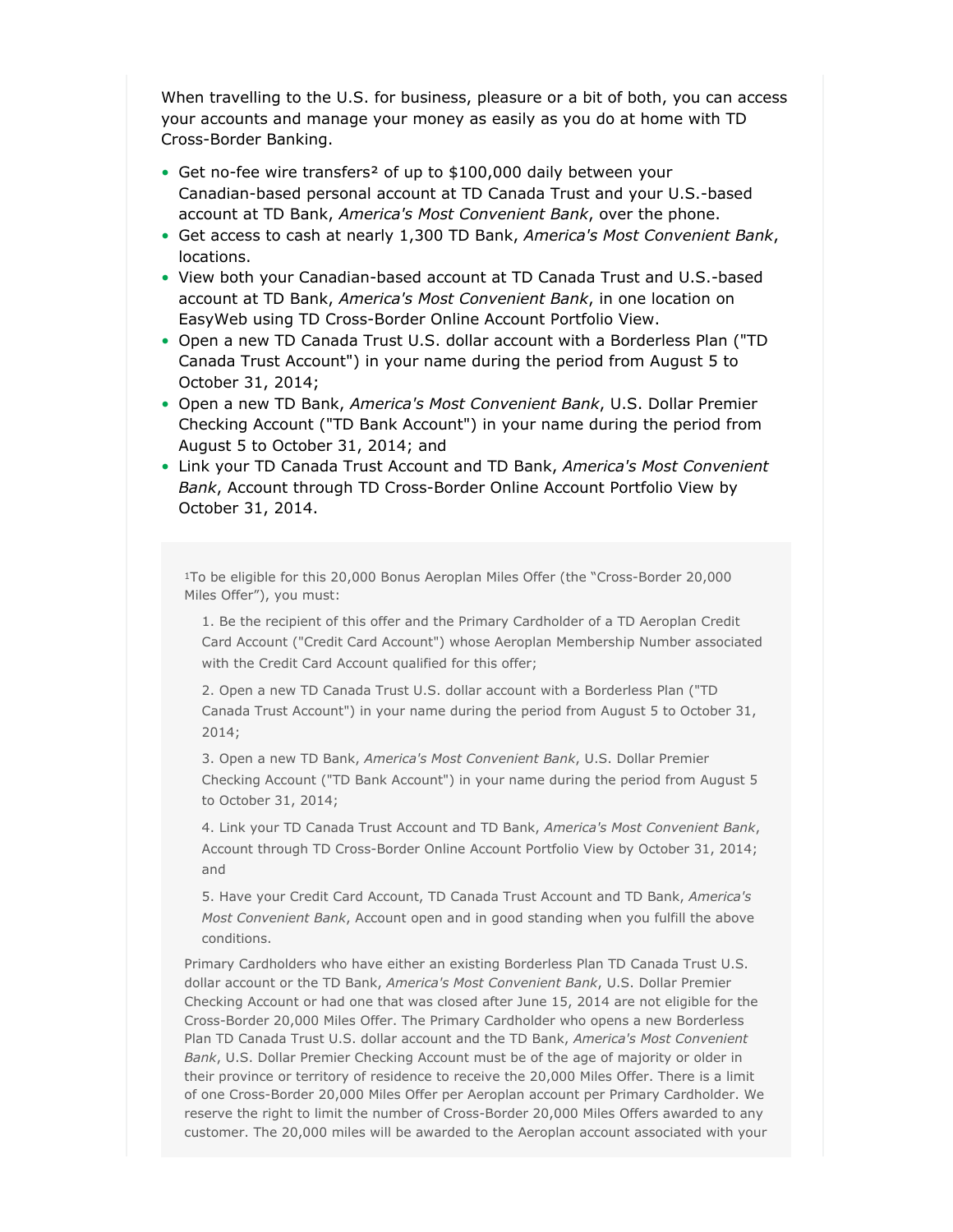Credit Card Account no later than January 16, 2015, provided all qualifying conditions for the Cross-Border 20,000 Miles Offer are completed. This Cross-Border 20,000 Miles Offer can be changed, extended or withdrawn at any time by us and cannot be used in conjunction with any other offer (except for the other offers on this site). This offer is not transferable.

<sup>2</sup>IMoney transferred by wire transfer only. Incoming wire fees may apply and will be rebated the next business day. Foreign exchange conversion rates may apply

**TD Bank is TD Bank, N.A., a wholly-owned U.S. subsidiary of the Toronto-Dominion Bank. Member FDIC. Accounts issued by TD Bank, N.A. are not insured by Canada Deposit Insurance Corporation.**

## Direct Investing **25,000** miles<sup>1</sup>

Make more informed investment decisions. Whether you're just starting out or you've been investing for years, we'll provide you with comprehensive educational resources, innovative tools and knowledgeable support to help you become a more confident and informed trader.

- Open and fund a new TD Direct Investing account ("DI Account") in your name during the period from August 5 to October 31, 2014; and
- Maintain a \$50,000 minimum balance between November 1, 2014 and January 31, 2015.

<sup>1</sup>To be eligible for this 25,000 Bonus Aeroplan Miles Offer (the "DI 25,000 Miles Offer"), you must:

1. Be the recipient of this offer and the Primary Cardholder of a TD Aeroplan Credit Card Account ("Credit Card Account") whose Aeroplan Membership Number associated with the Credit Card Account qualified for this offer;

2. Open and fund a new TD Direct Investing account ("DI Account") in your name during the period from August 5 to October 31, 2014;

3. Maintain a \$50,000 minimum balance between November 1, 2014 and January 31, 2015; and

4. Have your Credit Card Account and DI Account open and in good standing when you fulfill the above conditions.

Your DI Account must be qualified for this offer. All locked-in registered plans governed by pension legislation, including PRIFs, are not qualified. In addition all registered plans (RRSP, RESP, TFSA) are not eligible for this offer.

All values in this offer refer to currency of the account receiving the assets. These assets must not include any securities that are restricted, subject to a cease trade order or that are non-listed and without independent evidence of current value acceptable to TD Direct Investing. Primary Cardholders who have an existing DI Account or had one that was closed after June 15, 2014 are not eligible for the 25,000 Miles Offer. The Primary Cardholder who opens a DI Account must be the age of majority or older in their province or territory of residence to receive the DI 25,000 Miles Offer. There is a limit of one DI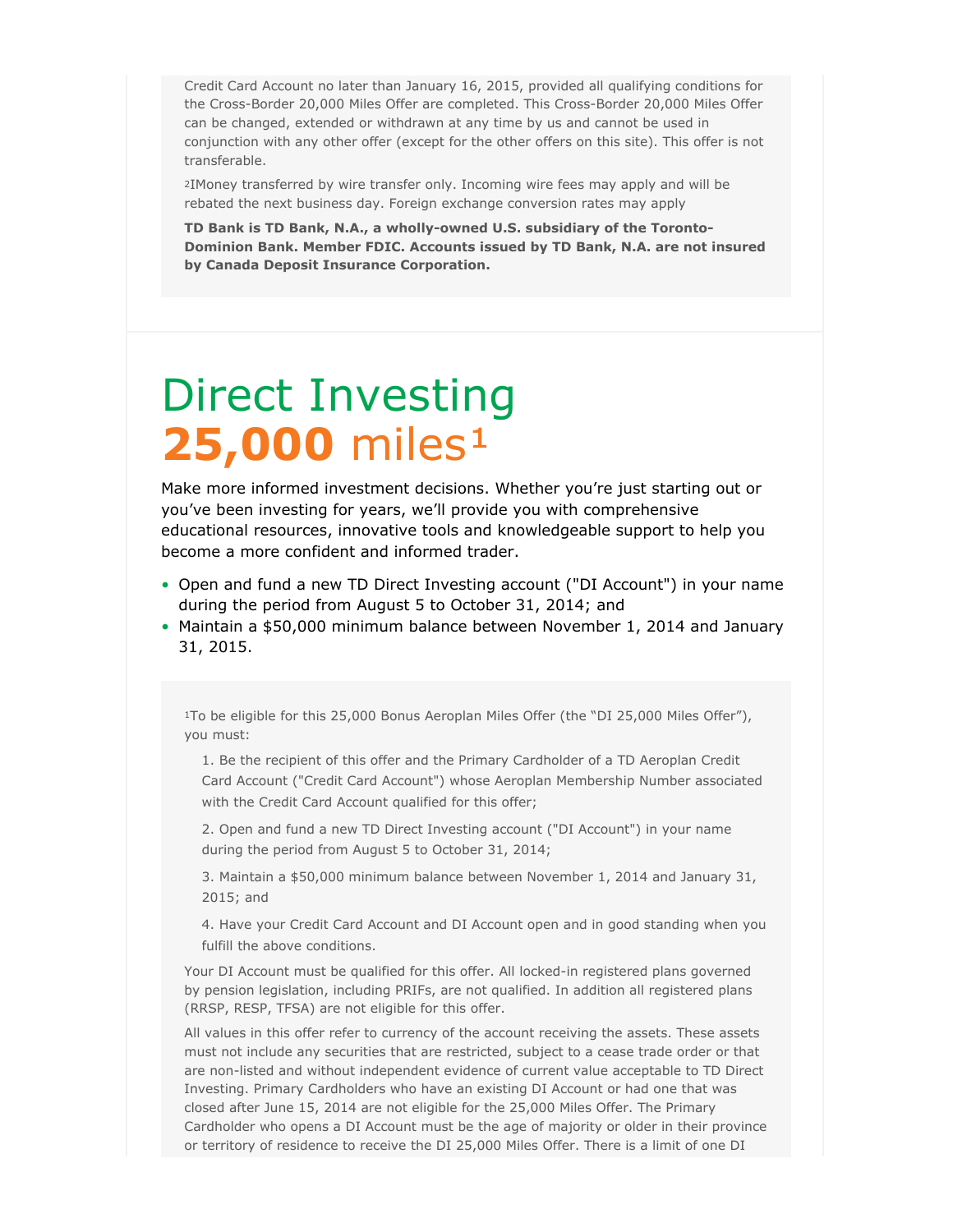25,000 Miles Offer per Aeroplan account per Primary Cardholder. We reserve the right to limit the number of DI 25,000 Miles Offers awarded to any customer. The 25,000 miles will be awarded to the Aeroplan account associated with your Credit Card Account no later than February 27, 2015, provided all qualifying conditions for the DI 25,000 Miles Offer are completed. This DI 25,000 Miles Offer can be changed, extended or withdrawn at any time by us and cannot be used in conjunction with any other offer (except for the other offers on this site). This offer is not transferable.

TD Direct Investing is a division of TD Waterhouse Canada Inc. a subsidiary of The Toronto-Dominion Bank. TD Waterhouse Canada Inc. – Member of the Canadian Investor Protection Fund.

TD Bank Group means The Toronto-Dominion Bank and its affiliates, who provide deposit, investment, loan, securities, trust, insurance and other products or services.

#### Special Offer for Small **Business 30,000** miles<sup>1</sup>

- Fixed monthly service plan fee on your Business Chequing Account that helps you better manage expenses
- Rebate of monthly service plan fee for maintaining the required minimum account balance throughout the month
- Free Business Overdraft Protection² with all TD Every Day Business and TD Unlimited Business Plans through a rebate of the \$10 monthly fee
- Free online statements with cheque images

Open a new TD Canada Trust Business Chequing Account with a TD Every Day A, B or C, or Unlimited, Business Plan between August 5 and October 31, 2014

<sup>11</sup> This 30,000 Bonus Aeroplan Miles Offer (the "30,000 Miles Offer") is available to any eligible business that is a sole proprietorship, partnership or corporation. To be eligible for the 30,000 Miles Offer, the business, during the period from August 5 to October 31, 2014, must:

1. (a) Have a TD Aeroplan Business Credit Card Account in good standing; or

(b)(i) in the case of a sole proprietorship, the sole proprietor must have a TD Aeroplan Personal Credit Card Account in good standing;

(ii) in the case of a partnership, have at least one partner or one signing authority who has a personal TD Aeroplan Credit Card Account in good standing; and

(iii) in the case of a corporation, have at least one shareholder, one director, one titled officer or one signing authority who has a personal TD Aeroplan Credit Card Account in good standing; AND

2. Open a new Business Chequing Account, with a TD Every Day A, B or C, or Unlimited, Business Plan ("New Business Account").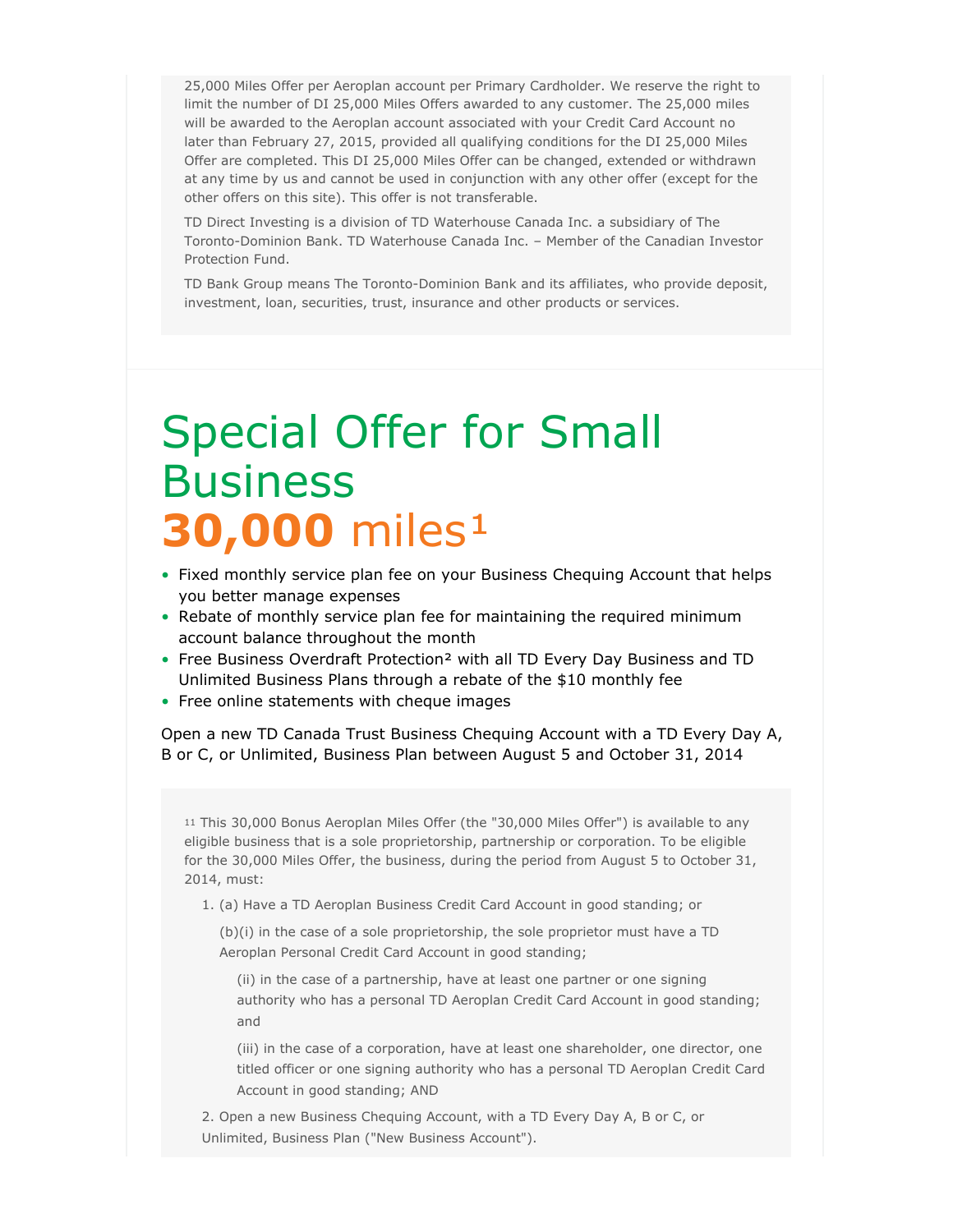In the case of 1(a), the 30,000 Aeroplan Miles will be awarded to the Primary Cardholder of the TD Aeroplan Business Credit Card.

In the case of 1(b), if there is only one individual whose personal TD Aeroplan Credit Card Account qualifies the business for the 30,000 Miles Offer, the 30,000 Aeroplan Miles will be awarded to that individual. If there is more than one individual whose personal TD Aeroplan Credit Card Account qualifies the business for the 30,000 Aeroplan Miles offer, the 30,000 Aeroplan Miles will be awarded to only one of such individuals as directed by the business in writing to us.

A business is not eligible for this 30,000 Miles Offer if (i) on the date that the business opens a New Business Account, the business has an existing Business Chequing Account or (ii) the business had a Business Chequing Account that was closed after June 15, 2014. No waiver of the monthly fee for the service plan associated with the New Business Account will be permitted.

There is a limit of one 30,000 Miles Offer award per business. We reserve the right to limit the number of 30,000 Miles Offers awarded to any business. Aeroplan Miles will be awarded no later than November 21, 2014 provided all qualifying conditions are completed. The New Business Account must still be open and in good standing when 30,000 Aeroplan Miles are credited to the Aeroplan Membership Account associated with the personal TD Aeroplan Credit Card Account or TD Aeroplan Business Credit Card Account as applicable. This 30,000 Miles Offer can be changed extended or withdrawn at any time by us and, unless otherwise specified, cannot be used in conjunction with any other offer or discount (except for the other offers on this site). Only customers who were targeted for this offer are eligible. This offer is not transferable. Other conditions may apply.

<sup>2</sup>Business Overdraft Protection is available only on Canadian dollar accounts. Subject to complying with TD Canada Trust lending policies and criteria.

Don't forget that you can earn **5,000 bonus miles** for fulfilling any 2 of these offers. Or, fulfilling any 3 or more of these offers will earn you **10,000 bonus miles**.

= Up to a total of **85,000** Aeroplan Miles plus a special Small Business offer for an additional **30,000** Aeroplan Miles!

#### How to take advantage of these offers: